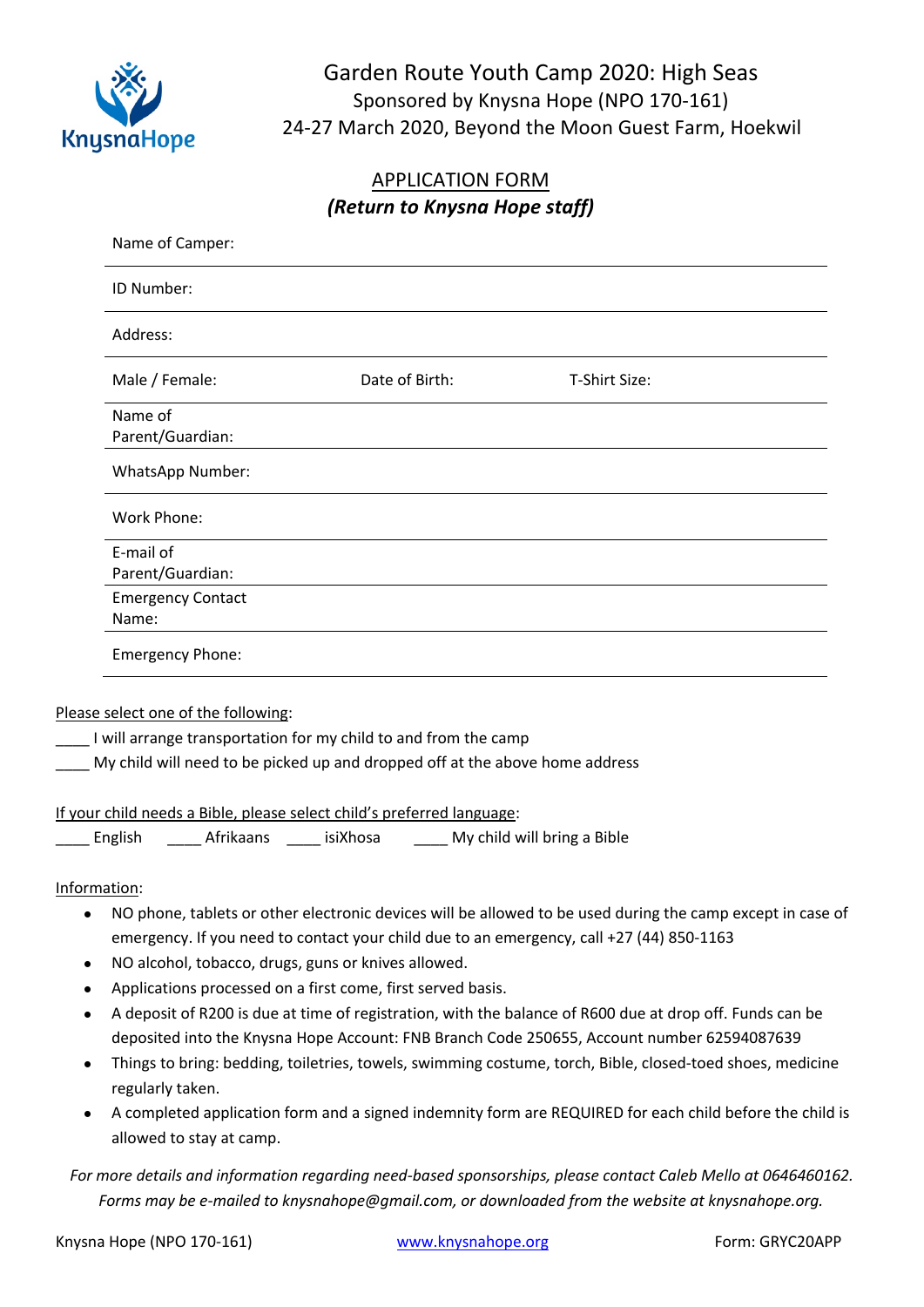

Garden Route Youth Camp 2020: High Seas Sponsored by Knysna Hope (NPO 170-161) 24-27 March 2020, Beyond the Moon Guest Farm, Hoekwil

## INDEMNITY FORM *(Return to Knysna Hope staff)*

1. I, \_\_\_\_\_\_\_\_\_\_\_\_\_\_\_\_\_\_\_\_\_\_\_\_\_\_\_\_\_\_\_\_ (full name and surname), the parent /guardian of

\_\_\_\_\_\_\_\_\_\_\_\_\_\_\_\_\_\_\_\_\_\_\_\_\_\_\_\_\_\_\_\_\_\_\_\_\_\_\_\_\_\_\_\_\_\_\_\_\_ (full name, surname and identity number of pupil) hereby give permission for him/her to participate in the Garden Route Youth Camp from 24 March to 27 March 2020 and the activities conducted in association with the camp, and to travel to and from in any transportation provided. I understand that the staff will act in the best interest of my child and I fully understand and accept that participating in the camp will be undertaken at my child's own risk and I undertake on behalf of myself/my executors, my spouse and my child aforesaid, to indemnify, absolve and hold blameless Knysna Hope and Outward Bound and all other persons and organizations associated with the camp against and from all claims whatsoever that may arise in connection with the loss of, or damage to the property, or injury to the person of my child aforesaid in the course of the camp.

2. I consent to an appointed first aid officer giving basic first aid care if required.

\_\_\_\_\_\_\_\_\_\_\_\_\_\_\_\_\_\_\_\_\_\_\_\_\_\_\_\_\_\_\_\_\_\_\_\_\_\_\_\_\_\_\_\_\_\_\_\_\_\_\_\_\_\_\_\_\_\_\_\_\_\_\_\_ \_\_\_\_\_\_\_\_\_\_\_\_\_\_\_\_\_\_\_\_\_\_\_\_\_\_\_\_\_\_\_\_\_\_\_\_\_\_\_\_\_\_\_\_\_\_\_\_\_\_\_\_\_\_\_\_\_\_\_\_\_\_\_\_

\_\_\_\_\_\_\_\_\_\_\_\_\_\_\_\_\_\_\_\_\_\_\_\_\_\_\_\_\_\_\_\_ \_\_\_\_\_\_\_\_\_\_\_\_\_\_\_\_\_\_\_\_\_\_\_\_\_\_\_\_\_\_\_\_

\_\_\_\_\_\_\_\_\_\_\_\_\_\_\_\_\_\_\_\_\_\_\_\_\_\_\_\_\_\_\_\_ \_\_\_\_\_\_\_\_\_\_\_\_\_\_\_\_\_\_\_\_\_\_\_\_\_\_\_\_\_\_\_\_

3. I accept that all reasonable precautions will be taken to ensure the safety and welfare of my child and that I shall be held responsible for the payment of medical and/or hospital accounts, where applicable, should any injury be sustained which cannot be ascribed to negligence on the part of the staff responsible.

4. I understand that should my child be found in possession of alcohol, tobacco, drugs, firearms, or knives at any time during the duration of the camp, they will be subject to dismissal. Transportation from the camp will be at my expense.

5. I consent and understand that videos and photographs of the campers may be taken during the camp by Knysna Hope staff and that these videos and photographs may be used to promote both the camp and Knysna Hope via social media and the Knysna Hope website.

6. As far as I know, my child is in good health.

7. However, the persons responsible should please note the following: (Please state aspects that Knysna Hope staff should be aware of, e.g. allergies, tendency towards, abnormal bleeding, epilepsy, etc)

8. If applicable, my child takes the following medications daily and has brought these medications with them to camp:

9. Dietary requirements/allergies:

10. I consent to allowing the following medications given to my child at the discretion of Knysna Hope First Aid personnel: Panado for pain, Diphenhydramine for severe allergies.

11. I understand that Knysna Hope staff will check for head lice at the start of camp and will treat appropriately.

12. The following information is essential in case of medical treatment or hospitalisation: Name of medical aid fund: \_\_\_\_\_\_\_\_\_\_\_\_\_\_\_\_\_\_\_\_\_\_\_\_\_\_\_\_\_\_\_\_ Membership Number: \_\_\_\_\_\_\_\_\_\_\_\_\_\_\_\_\_\_\_\_\_\_\_\_\_\_\_\_\_\_\_\_

\_\_\_\_\_\_\_\_\_\_\_\_\_\_\_\_\_\_\_\_\_\_\_\_\_\_\_\_\_\_\_\_ \_\_\_\_\_\_\_\_\_\_\_\_\_\_\_\_\_\_\_\_\_\_\_\_\_\_\_\_\_\_\_\_

SIGNATURE DATE